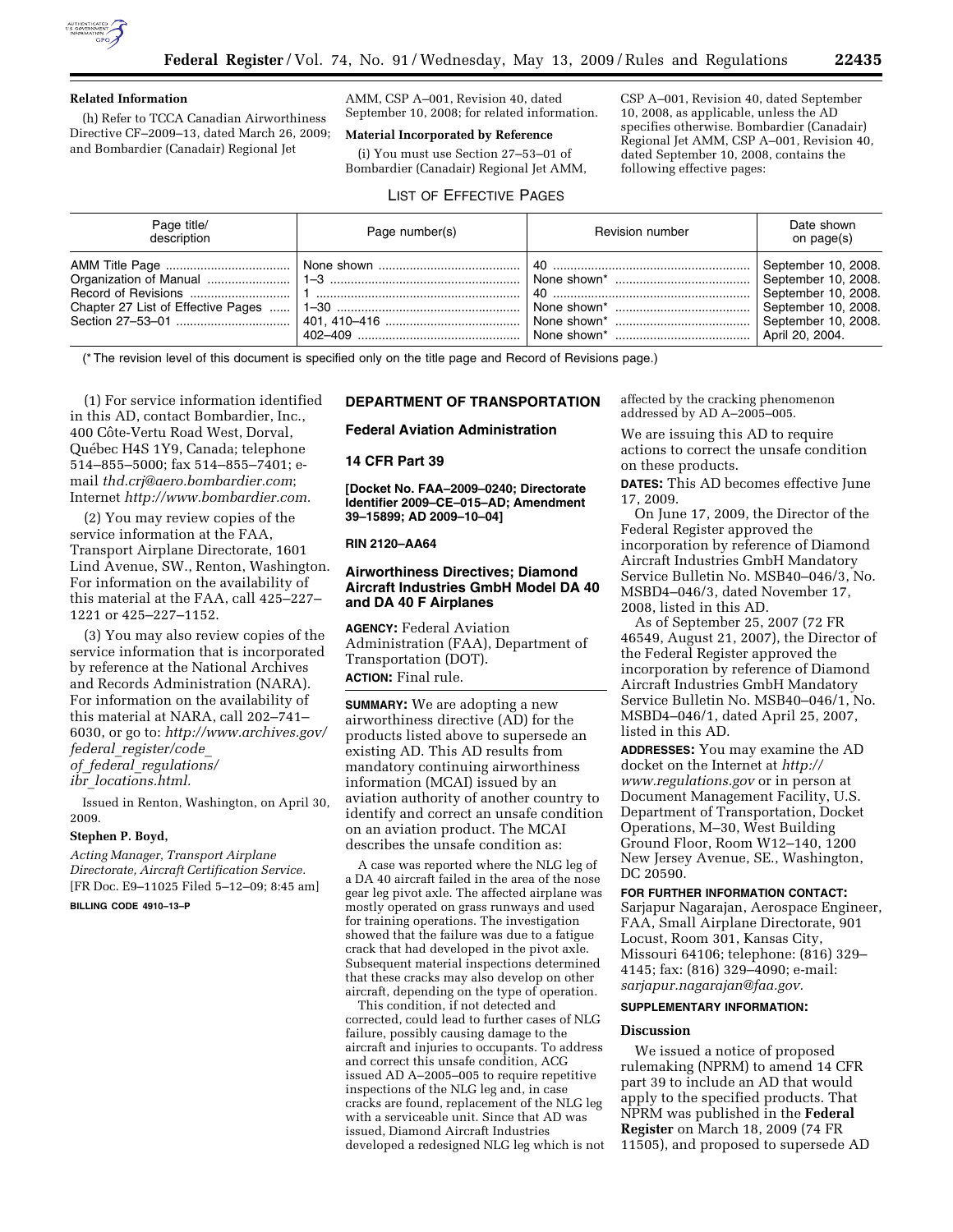2007–17–06, Amendment 39–15164 (72 FR 46549, August 21, 2007). That NPRM proposed to correct an unsafe condition for the specified products. The MCAI states:

A case was reported where the NLG leg of a DA 40 aircraft failed in the area of the nose gear leg pivot axle. The affected airplane was mostly operated on grass runways and used for training operations. The investigation showed that the failure was due to a fatigue crack that had developed in the pivot axle. Subsequent material inspections determined that these cracks may also develop on other aircraft, depending on the type of operation.

This condition, if not detected and corrected, could lead to further cases of NLG failure, possibly causing damage to the aircraft and injuries to occupants. To address and correct this unsafe condition, ACG issued AD A–2005–005 to require repetitive inspections of the NLG leg and, in case cracks are found, replacement of the NLG leg with a serviceable unit. Since that AD was issued, Diamond Aircraft Industries developed a redesigned NLG leg which is not affected by the cracking phenomenon addressed by AD A–2005–005.

For the reasons described above, this EASA AD retains the requirements of ACG AD A– 2005–005, which is superseded, and excludes aircraft from the applicability that have the improved NLG leg installed.

You may obtain further information by examining the MCAI in the AD docket.

#### **Comments**

We gave the public the opportunity to participate in developing this AD. We received no comments on the NPRM or on the determination of the cost to the public.

#### **Conclusion**

We reviewed the available data and determined that air safety and the public interest require adopting the AD as proposed.

## **Differences Between This AD and the MCAI or Service Information**

We have reviewed the MCAI and related service information and, in general, agree with their substance. But we might have found it necessary to use different words from those in the MCAI to ensure the AD is clear for U.S. operators and is enforceable. In making these changes, we do not intend to differ substantively from the information provided in the MCAI and related service information.

We might also have required different actions in this AD from those in the MCAI in order to follow FAA policies. Any such differences are highlighted in a Note within the AD.

## **Costs of Compliance**

We estimate that this AD will affect 678 products of U.S. registry. We also

estimate that it will take about 1 workhour per product to comply with the basic requirements of this AD. The average labor rate is \$80 per work-hour.

Based on these figures, we estimate the cost of this AD to the U.S. operators to be \$54,240 or \$80 per product.

In addition, we estimate that any necessary follow-on actions would take about 5 work-hours and require parts costing \$740, for a cost of \$1,140 per product. We have no way of determining the number of products that may need these actions.

### **Authority for This Rulemaking**

Title 49 of the United States Code specifies the FAA's authority to issue rules on aviation safety. Subtitle I, section 106, describes the authority of the FAA Administrator. ''Subtitle VII: Aviation Programs,'' describes in more detail the scope of the Agency's authority.

We are issuing this rulemaking under the authority described in ''Subtitle VII, Part A, Subpart III, Section 44701: General requirements.'' Under that section, Congress charges the FAA with promoting safe flight of civil aircraft in air commerce by prescribing regulations for practices, methods, and procedures the Administrator finds necessary for safety in air commerce. This regulation is within the scope of that authority because it addresses an unsafe condition that is likely to exist or develop on products identified in this rulemaking action.

### **Regulatory Findings**

We determined that this AD will not have federalism implications under Executive Order 13132. This AD will not have a substantial direct effect on the States, on the relationship between the national government and the States, or on the distribution of power and responsibilities among the various levels of government.

For the reasons discussed above, I certify this AD:

(1) Is not a ''significant regulatory action'' under Executive Order 12866;

(2) Is not a ''significant rule'' under DOT Regulatory Policies and Procedures (44 FR 11034, February 26, 1979); and

(3) Will not have a significant economic impact, positive or negative, on a substantial number of small entities under the criteria of the Regulatory Flexibility Act.

We prepared a regulatory evaluation of the estimated costs to comply with this AD and placed it in the AD Docket.

### **Examining the AD Docket**

You may examine the AD docket on the Internet at *http://* 

*www.regulations.gov*; or in person at the Docket Management Facility between 9 a.m. and 5 p.m., Monday through Friday, except Federal holidays. The AD docket contains the NPRM, the regulatory evaluation, any comments received, and other information. The street address for the Docket Office (telephone (800) 647–5527) is in the **ADDRESSES** section. Comments will be available in the AD docket shortly after receipt.

### **List of Subjects in 14 CFR Part 39**

Air transportation, Aircraft, Aviation safety, Incorporation by reference, Safety.

### **Adoption of the Amendment**

■ Accordingly, under the authority delegated to me by the Administrator, the FAA amends 14 CFR part 39 as follows:

## **PART 39—AIRWORTHINESS DIRECTIVES**

■ 1. The authority citation for part 39 continues to read as follows:

**Authority:** 49 U.S.C. 106(g), 40113, 44701.

#### **§ 39.13 [Amended]**

■ 2. The FAA amends § 39.13 by

removing Amendment 39–15164 (72 FR 46549, August 21, 2007), and adding the following new AD:

**2009–10–04 Diamond Aircraft Industries GmbH:** Amendment 39–15899; Docket No. FAA–2009–0240; Directorate Identifier 2009–CE–015–AD.

#### **Effective Date**

(a) This airworthiness directive (AD) becomes effective June 17, 2009.

#### **Affected ADs**

(b) This AD supersedes AD 2007–17–06, Amendment 39–15164.

#### **Applicability**

(c) This AD applies to the following airplanes that:

(1) are certificated in any category; and (2) are not equipped with a nose landing gear (NLG) leg part number (P/N) D41–3223– 10–00\_1 or higher (\_2, \_3, etc.).

| Model  | Serial Nos. (S/N)                                                           |
|--------|-----------------------------------------------------------------------------|
| DA 40  | All S/Ns beginning with<br>40.006.                                          |
| DA 40F | All S/Ns beginning with<br>40.F001.<br>All S/Ns beginning with<br>40.FC001. |

#### **Subject**

(d) Air Transport Association of America (ATA) Code 32: Landing gear.